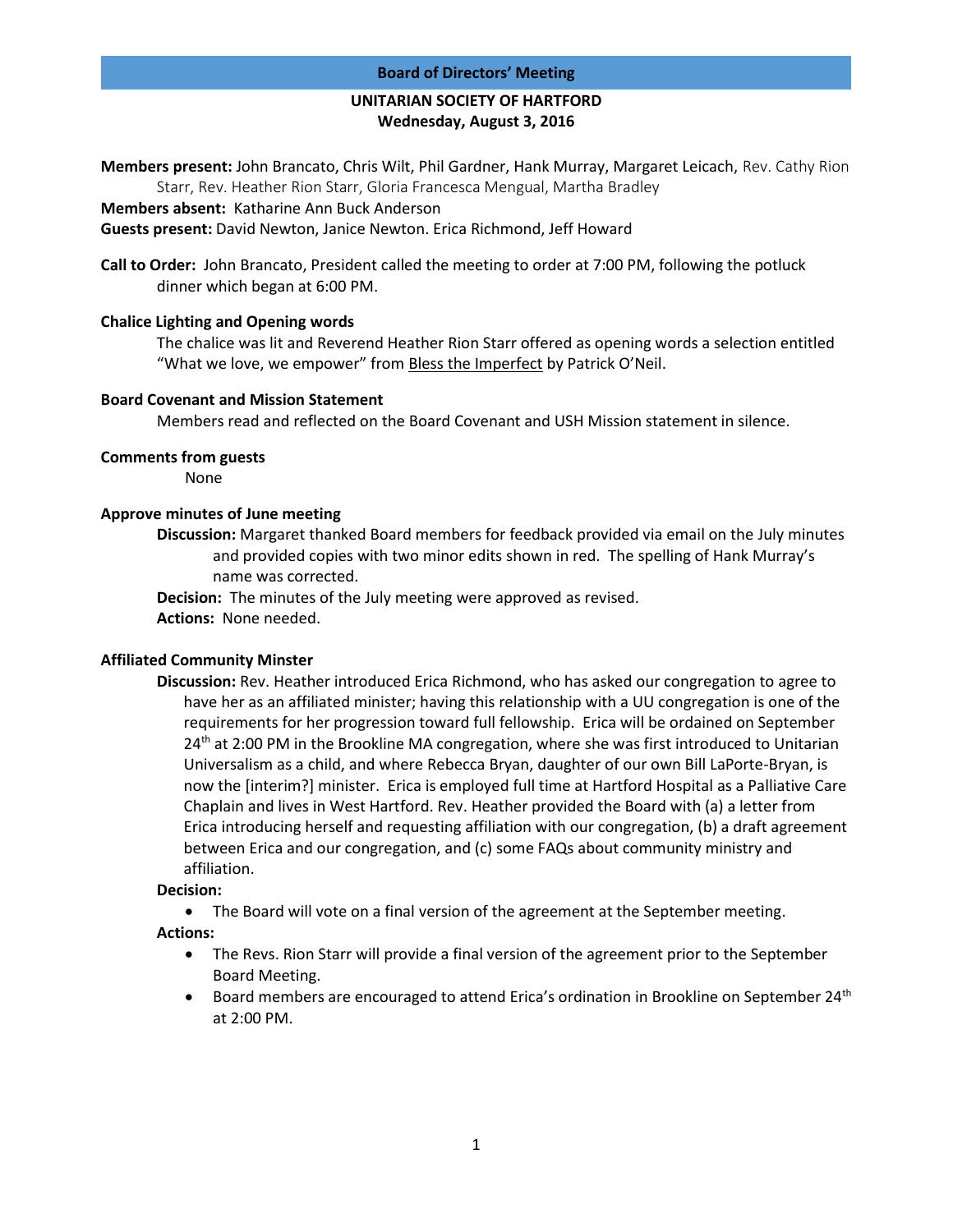# **UNITARIAN SOCIETY OF HARTFORD Wednesday, August 3, 2016**

### **Ministers' Report**

**Discussion:** 

- The Revs. Rion Starr announced that they are expecting a baby around Valentine's Day; Rev. Cathy is pregnant and feeling good and happy. It was noted that this will be the first time a settled minister at USH has given birth. In the coming months plans will be developed to provide for coverage of church functions during family leave time. Martha noted that just such an eventuality had been anticipated by the Search Committee when the Revs. Rion Starr were called.
- The ministers and daughter Robin have spent the last month plus at General Assembly, visiting family in Oregon, celebrating Robin's  $4<sup>th</sup>$  birthday and settling in for the summer.
- The ministers complimented Sue Smolski for her excellent service in coordinating the summer services, led by guest ministers and lay leaders, and reported hearing that the services have been well-received and well-attended.
- Rev. Heather showed the design of the labyrinth that is in development in the USH plot in the Knox Foundation Community Garden at the base of our lower parking lot. Volunteers, including Susan Hope and Esther McKone, have been hard at work over the summer planting and engaging with our neighbours in the Garden.
- On August  $11<sup>th</sup>$  the Knox Foundation will again hold its fundraiser under a tent in our lower lot beginning about 6:00 PM. Anyone who is available is encouraged to sign up and support this event which, in addition to supporting a very worthy cause, brings new people and new interest to our Meeting House.
- Rev. Heather, Linda and Margaret have been working on putting together Board manuals containing, among other things, the USH Constitution, minutes from the past year, organization charts, and much more. They are expected to be ready by September. This will be the first time we have had such manuals available for the Board in many years.

**Decision:** None needed **Actions:** None needed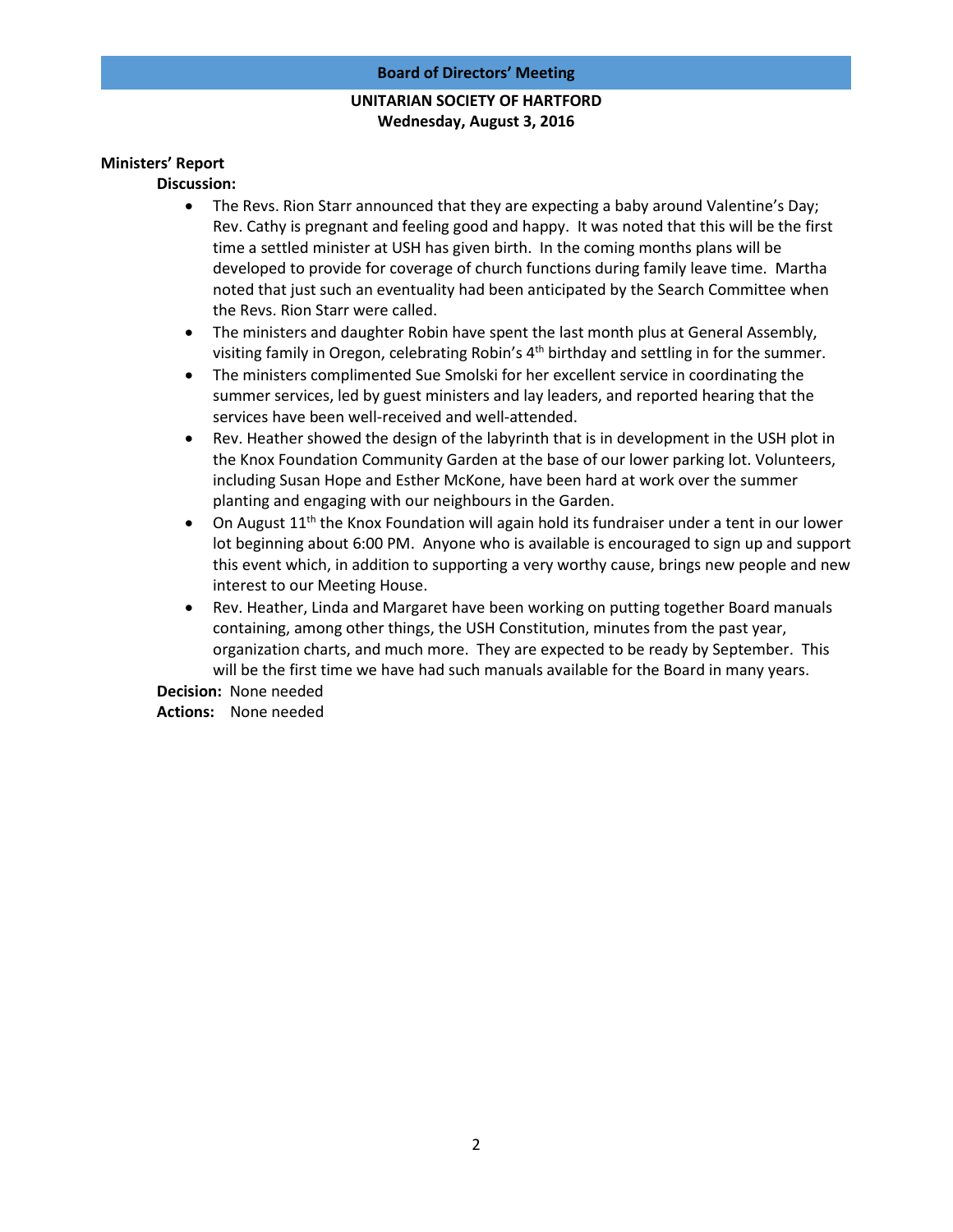### **Board of Directors' Meeting**

# **UNITARIAN SOCIETY OF HARTFORD Wednesday, August 3, 2016**

### **21st Century Sanctuary Project**

### **Discussion:**

- Margaret reported that a few people attended the Board-Under-the-Stairs discussion on this topic on July 24<sup>th</sup>' which Margaret and Virginia deLima facilitated. Bill LaPorte-Bryan stated afterwards that (a) he felt more clear and comfortable about the relationship between the role and position of the Board and the role and position of the AIM Task Force regarding this project, and (b) was clear that it would be counter-productive for the AIM Task Force to be the primary driving force in a capital campaign for this project.
- Margaret distributed a draft of the survey that the AIM Task Force plans to put out to the congregation in early fall. Conducting the survey is an integral part of the process of working toward congregational accreditation as an AIM congregation. With that goal in mind, it is clearly focused on accessibility and inclusion, as it should be. It will likely also provide some but not all of the information needed to launch the 21<sup>st</sup> Sanctuary Project.
- The 21<sup>st</sup> Sanctuary Project Task Force appointed by the Board has not met again, no clear leadership for the Task Force has emerged (although Virginia indicated to John that she would consider that role), and the detailed budget for the project that would be needed to initiate a capital campaign has not yet been provided.
- The Strategic Planning Task Force is moving forward and will put out its own survey by next week. Ideally, the 21<sup>st</sup> Century Sanctuary Project could well become part of a larger Strategic Planning process and perhaps a more comprehensive capital campaign in the near-but-not-immediate future.
- **Decision:** We are not ready to begin a fund-raising campaign for the 21<sup>st</sup> Century Sanctuary this fall as previously discussed and hoped. It would be premature to try it now, both because (a) we lack the broader Strategic Plan of which it should be a part, and (b) the upcoming parental leave of our ministers would be a less-than-auspicious time to approach the congregation with something this extensive.
- **Actions:** None needed.

### **Congregational Community Viewing of the Movie "Defying the Nazis"**

- **Discussion:** This is the story of Unitarian Universalists Waitstill and Marth Sharp's heroic efforts. John saw a preview at General Assembly and was sufficiently moved to suggest that we make viewing and discussing it a congregational event. It will air on PBS on the evening of September  $20<sup>th</sup>$ . Janice Newton has ordered the DVD which is expected to be delivered about two days after the initial airing, late September. Various ideas about arranging a congregational event around this movie were expressed and Board members identified that they were starting to do the work of the Councils and SubCouncils rather than supporting and encouraging them in their work.
- **Decision:** The Board will encourage and support the Councils on Community Within and Social Justice to collaborate on a plan to build a congregational event around a shared viewing of this movie.
- **Actions:** Gloria, Chris and Janice will bring this back to those Councils for further action.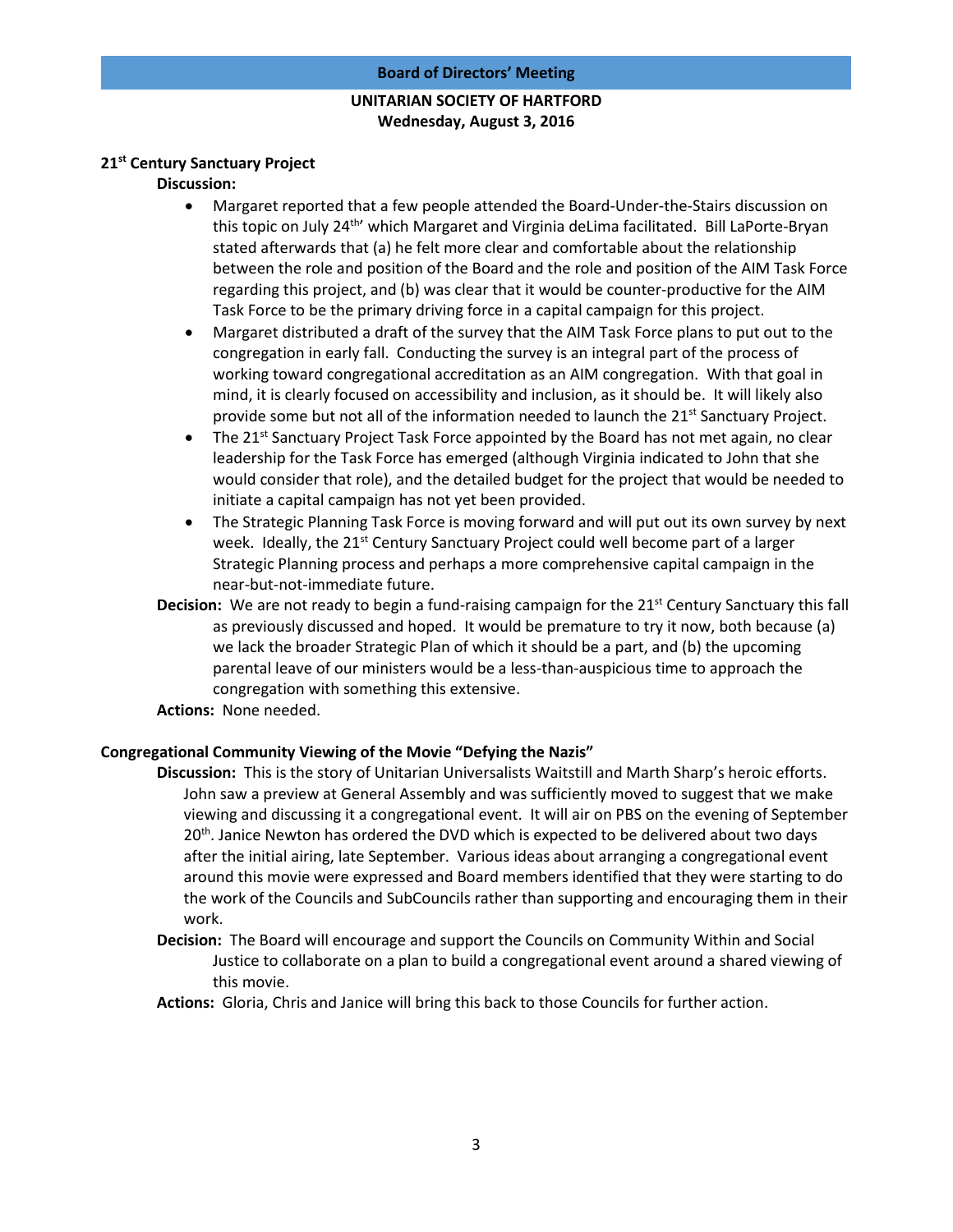# **UNITARIAN SOCIETY OF HARTFORD Wednesday, August 3, 2016**

### **Executive Session**

- **Discussion:** The Board excused guests and then reviewed the position description for the job of accompanist for our congregation, as well as the resume of the final candidate recommended to the Board for hiring, and a draft of the hiring letter.
- **Decision: Martha moved, Gloria seconded, and the Board voted unanimously to support the hiring of Isaac Reguera to be our accompanist with a start date of September 11, 2016.**
- **Actions:** The Ministers and other staff as assigned by the minsters will take the actions necessary to begin Isaac's employment with USH and to introduce him to the congregation.
- *Notes***:** This discussion highlighted that both our Human Resources SubCouncil and our Employment policies need work and the Ministers reported that both of these are a work in progress.

### **Semi-Annual Congregational Meeting – January 8, 2017**

**Discussion:** Rev. Cathy confirmed that Rayla is able to move the semi-monthly staffing for extended childcare to that Sunday. It is not yet clear whether John Bengston can move the Youth Group's soup-making to that Sunday, as that depends upon the soup kitchen's schedule of donations from various groups.

### **Decision:** None needed

**Actions:** John will ensure that there will be time on the agenda of the September meeting to flesh out the agenda, format, events etc. for this meeting and will follow up with John Bengston.

### **Year End Financial Report 2015-16**

**Discussion:** Phil presented a succinct summary of the year-end financials, with the following highlights:

- We budgeted to use \$11,000 of the carryover money but only needed to use \$2,710 of that to balance the budget by year end.
- Pledge income was under budget by only \$107.
- Combined income from fundraising, Festival of the Season, Performing Arts and Green Sanctuary was \$1,135 more than budgeted.
- Administration expenses overall were \$13,186 over budget.
	- $\circ$  We had an unbudgeted cost of \$6,500 for heating system repairs and an additional \$1,000 extra in B & G expenses.
	- $\circ$  Expenses for electricity, gas and snow removal were lower than budgeted.
	- o Expenses for telephone, office supplies and printing ran over budget.
- Costs for staff compensation came in \$7,974 under budget. Reductions in Brian's hours and in building staff costs totalled more than the cost of increases the hours of the RE Director and Administrative Assistant.
- What appear to be budget deficits in Community Within, Spiritual Life and Social Justice are largely artefacts of pass-through monies for specific activities that flow through those Councils' budgets.
	- o *Note:* Reorganizing the way the budget is structured so that those pass-through amounts are accounted for separately from the actual operating budget has been a goal since early last fiscal year and is still a work in progress.

## **Decisions:** None needed

**Actions:** Phil will make some minor edits and will email the report to Board members after the meeting.